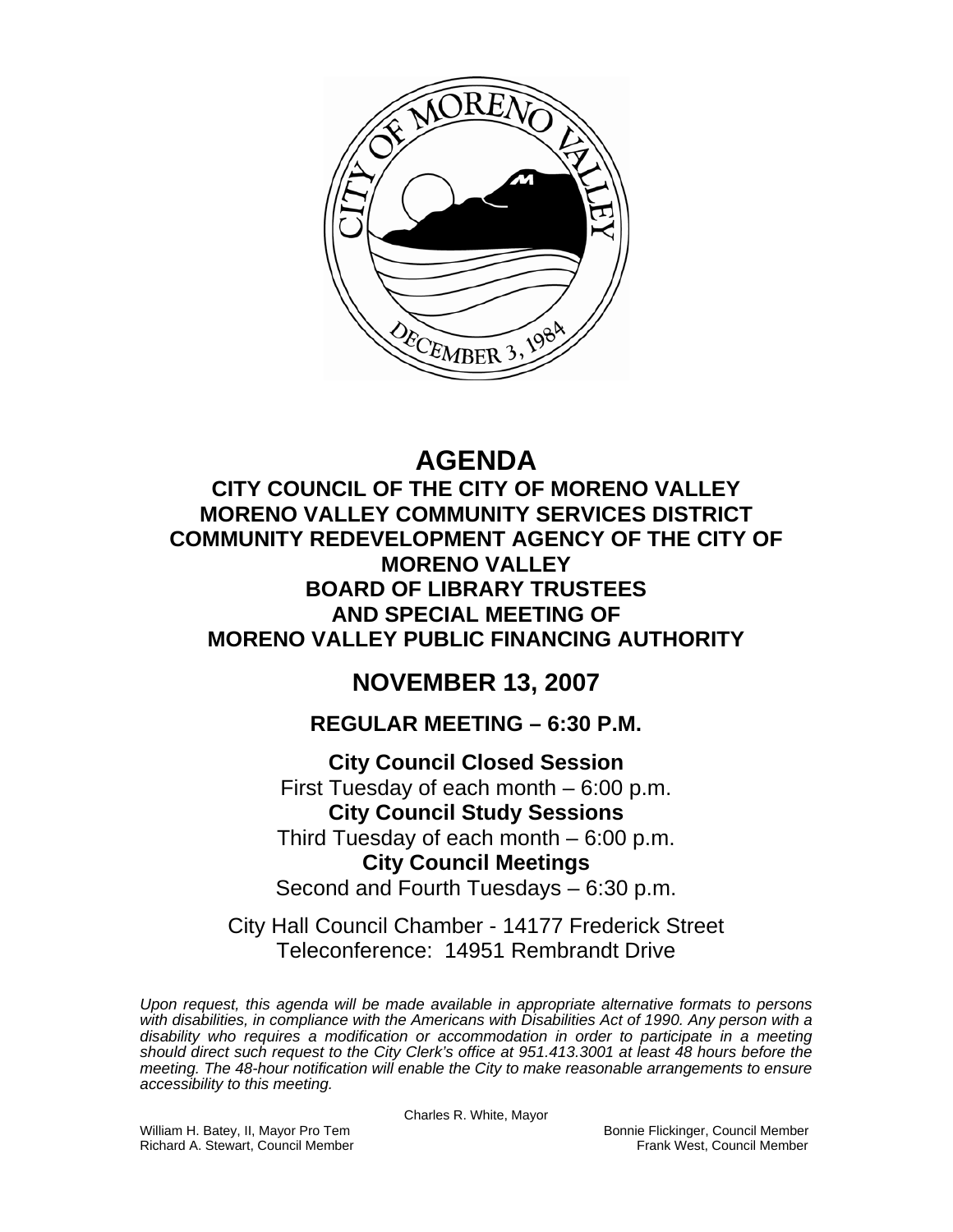## **AGENDA CITY COUNCIL OF THE CITY OF MORENO VALLEY NOVEMBER 13, 2007**

## **CALL TO ORDER**

## SPECIAL PRESENTATIONS – 6:00 p.m.

- 1. Officer of the Quarter Officer Joseph Fitzgerald
- 2. "Saved by the Belt" Presentations Recipients: Steven Argonti and Maria Martinez
- 3. 2006 California Law Enforcement Challenge Award Presentation
- 4. Employee of the Quarter Scott Simmons
- 5. Presentation to Friends of Moreno Valley Senior Center (MoVan) and Community Assistance Program (CAP)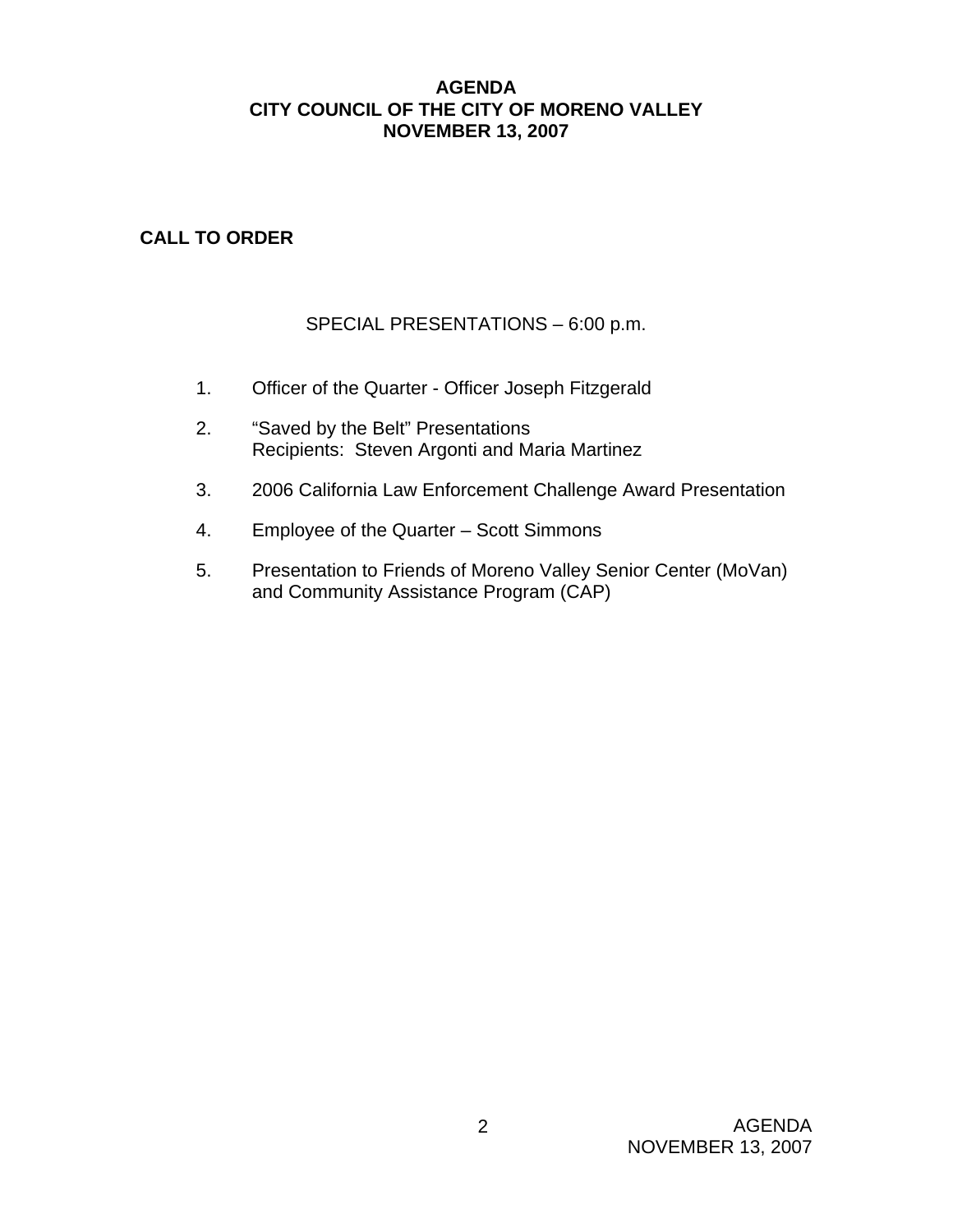## **AGENDA JOINT MEETING OF THE CITY COUNCIL OF THE CITY OF MORENO VALLEY MORENO VALLEY COMMUNITY SERVICES DISTRICT COMMUNITY REDEVELOPMENT AGENCY OF THE CITY OF MORENO VALLEY, AND THE BOARD OF LIBRARY TRUSTEES**

## **REGULAR MEETING - 6:30 P.M. NOVEMBER 13, 2007**

**CALL TO ORDER** (Joint Meeting of the City Council, Community Services District, Community Redevelopment Agency, and the Board of Library Trustees actions taken at the Joint Meeting are those of the Agency indicated on each Agenda item)

## **PLEDGE OF ALLEGIANCE**

**INVOCATION** – Pastor James Anders, First Baptist Church of Moreno Valley

## **ROLL CALL**

## **INTRODUCTIONS**

PUBLIC COMMENTS **ON MATTERS ON THE AGENDA** WILL BE TAKEN UP AS THE ITEM IS CALLED FOR BUSINESS, BETWEEN STAFF'S REPORT AND CITY COUNCIL DELIBERATION (SPEAKER SLIPS MAY BE TURNED IN UNTIL THE ITEM IS CALLED FOR BUSINESS.)

PUBLIC COMMENTS **ON MATTERS NOT ON THE AGENDA** UNDER THE JURISDICTION OF THE CITY COUNCIL WILL BE HEARD PRIOR TO CITY COUNCIL REPORTS AND CLOSING COMMENTS. IN THE EVENT THAT THE AGENDA ITEM FOR SUCH PUBLIC COMMENTS HAS NOT BEEN CALLED BY 9:00 P.M., IT SHALL BE CALLED AS THE NEXT ITEM OF BUSINESS FOLLOWING THE CONCLUSION OF ANY ITEM BEING HEARD AT 9:00 P.M. Those wishing to speak should submit a BLUE speaker slip to the Bailiff. There is a three-minute limit per person. All remarks and questions shall be addressed to the presiding officer or to the City Council and not to any individual Council member, staff member or other person.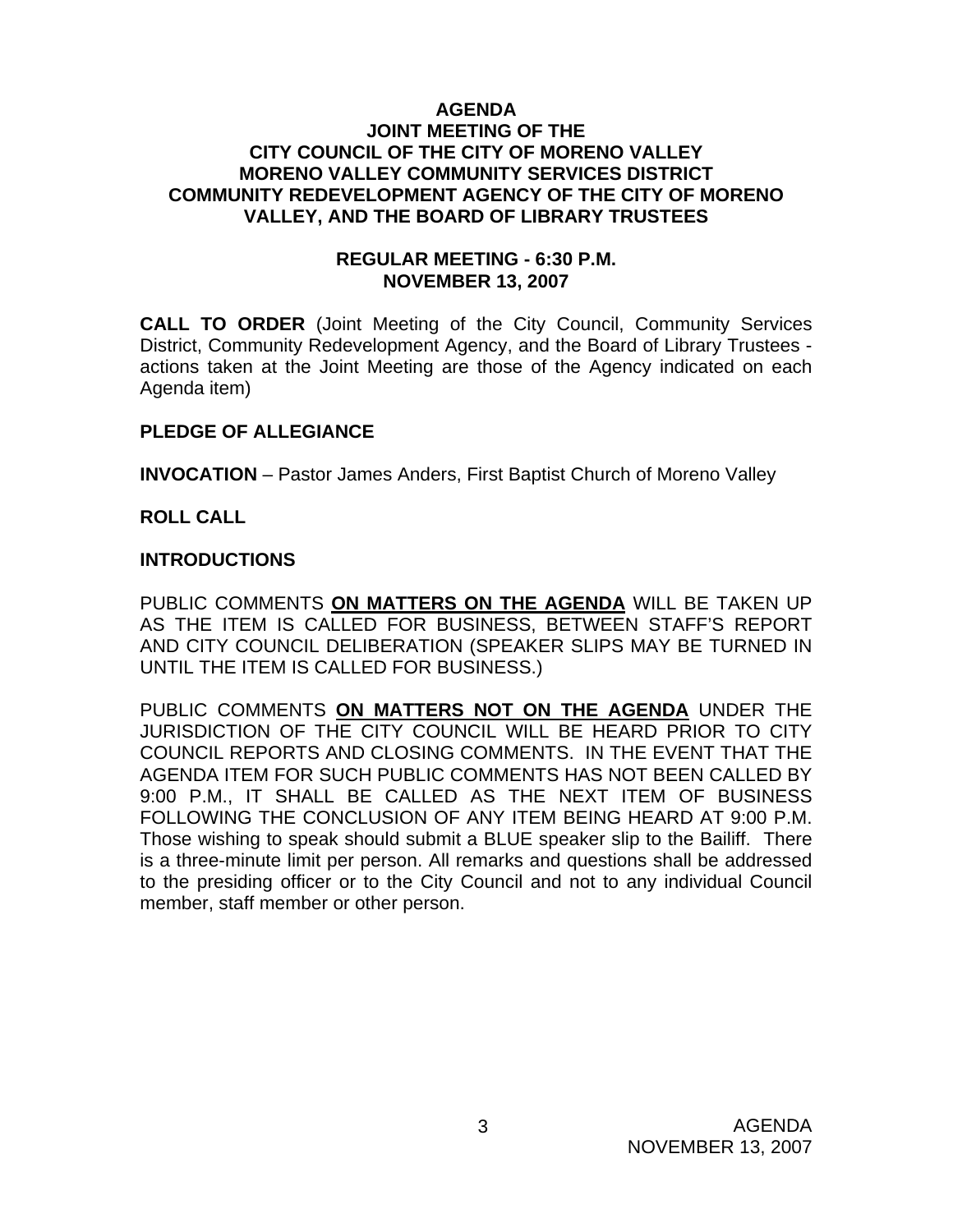## **JOINT CONSENT CALENDARS (SECTIONS A-D)**

All items listed under the Consent Calendars, Sections A, B, C, and D are considered to be routine and non-controversial, and may be enacted by one motion unless a member of the Council, Community Services District, Redevelopment Agency or the Board of Library Trustees requests that an item be removed for separate action. The motion to Adopt the Consent Calendars is deemed to be a separate motion by each Agency and shall be so recorded by the City Clerk. Items withdrawn for report or discussion will be heard after public hearing items.

## **A. CONSENT CALENDAR** - **CITY COUNCIL**

A1. ORDINANCES - READING BY TITLE ONLY

**Recommendation**: Waive reading of all Ordinances.

A2. MINUTES - REGULAR MEETING OF OCTOBER 23, 2007 (Report of: City Clerk's Department)

**Recommendation:** Approve as submitted.

 A3. 2007 LEGISLATIVE UPDATE (Report of: Assistant to the City Manager)

**Recommendation:** Receive and file the informational report.

A4. PA04-0071 – REDUCE FAITHFUL PERFORMANCE BOND AND ADOPT THE RESOLUTION AUTHORIZING ACCEPTANCE OF THE PUBLIC IMPROVEMENTS AS COMPLETE AND ACCEPTING THE PORTIONS OF BAY AVENUE AND FREDERICK STREET ASSOCIATED WITH THE PROJECT INTO THE CITY'S MAINTAINED STREET SYSTEM, DEVELOPER: BAY AVENUE APARTMENTS LLC, RIVERSIDE, CA 92503 (Report of: Public Works Department)

## **Recommendation:**

1. Adopt Resolution No. 2007-126, authorizing the acceptance of the public improvements for PA04-0071 as complete and accepting the portions of Bay Avenue and Frederick Street associated with the project into the City's maintained street system; and

Resolution No. 2007-126

 A Resolution of the City Council of the City of Moreno Valley, California, Authorizing the Acceptance of the Public Improvements as Complete Associated with PA04-0071, and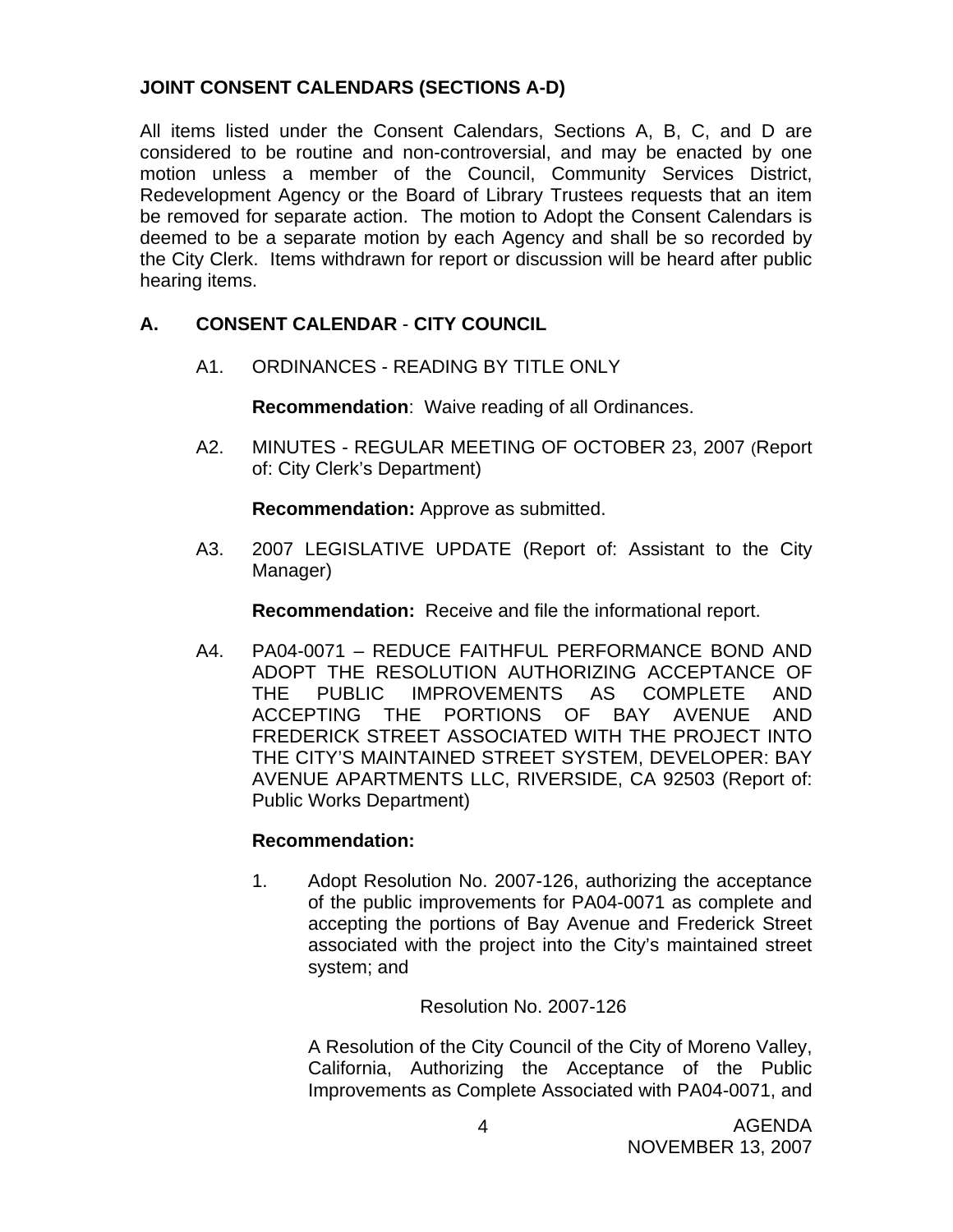Accepting the Portions of Bay Avenue and Frederick Street Associated with the Project into the City's Maintained Street System

- 2. Authorize the City Engineer to execute the 90% reduction to the Faithful Performance Bond, exonerate the Material and Labor Bond in 90 days if there are no stop notices or liens on file with the City Clerk, and exonerate the final 10% of the Faithful Performance Bond in one year when all clearances are received.
- A5. TRACT MAP 29732 REDUCE FAITHFUL PERFORMANCE BOND AND ADOPT THE RESOLUTION AUTHORIZING ACCEPTANCE OF THE PUBLIC IMPROVEMENTS AS COMPLETE AND ACCEPTING LA CASA DRIVE, AND THE PORTIONS OF VIA DEL LAGO, ADOBE WAY AND MORENO BEACH DRIVE ASSOCIATED WITH THE PROJECT INTO THE CITY'S MAINTAINED STREET SYSTEM, DEVELOPER – GREYSTONE HOMES, INC., MURRIETA, CA 92563 (Report of: Public Works Department)

#### **Recommendation:**

1. Adopt Resolution No. 2007-127 authorizing the acceptance of the public improvements for Tract Map 29732 as complete and accepting La Casa Drive, and the portions of Via Del Lago, Adobe Way and Moreno Beach Drive associated with the project into the City's maintained street system; and

## Resolution No. 2007-127

 A Resolution of the City Council of the City of Moreno Valley, California, Authorizing the Acceptance of the Public Improvements as Complete within Tract Map 29732, and Accepting La Casa Drive, and the Portions of Via Del Lago, Adobe Way and Moreno Beach Drive Associated with the Project into the City's Maintained Street System

- 2. Authorize the City Engineer to execute the 90% reduction to the Faithful Performance Bond, exonerate the Material and Labor Bond in 90 days if there are no stop notices or liens on file with the City Clerk, and exonerate the final 10% of the Faithful Performance Bond in one year when all clearances are received.
- A6. TRACT MAP 29732-2 REDUCE FAITHFUL PERFORMANCE BOND AND ADOPT THE RESOLUTION AUTHORIZING ACCEPTANCE OF THE PUBLIC IMPROVEMENTS AS COMPLETE AND ACCEPTING SHELLIE WAY, JEFFREY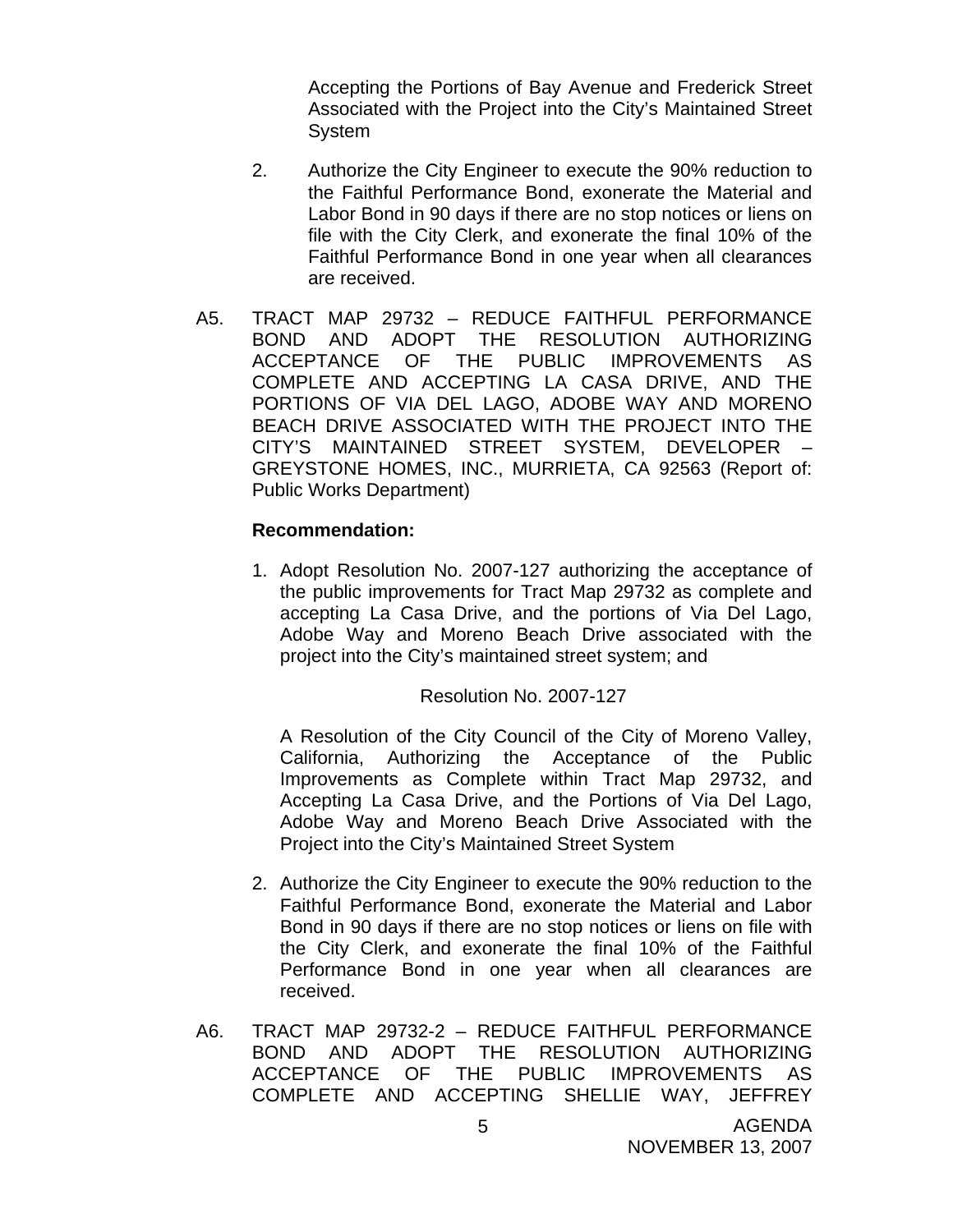CIRCLE, AUTUMN CIRCLE, VIA SONATA AND THOSE PORTIONS OF VIA DE LA REAL, LEGENDARY DRIVE, LA CASA DRIVE, IRIS AVENUE, AND OLIVER STREET ASSOCIATED WITH THE PROJECT INTO THE CITY'S MAINTAINED STREET SYSTEM, DEVELOPER – GREYSTONE HOMES, INC., MURRIETA, CA 92563 (Report of: Public Works Department)

#### **Recommendation:**

1. Adopt Resolution No. 2007-128 authorizing the acceptance of the public improvements for Tract Map 29732-2 as complete and accepting Shellie Way, Jeffrey Circle, Autumn Circle, Via Sonata and those portions of Via de la Real, Legendary Drive, La Casa Drive, Iris Avenue, and Oliver Street associated with the project into the City's maintained street system; and

## Resolution No. 2007-128

 A Resolution of the City Council of the City of Moreno Valley, California, Authorizing the Acceptance of the Public Improvements as Complete Within Tract Map 29732-2, and Accepting Shellie Way, Jeffrey Circle, Autumn Circle, Via Sonata and those Portions of Via de la Real, Legendary Drive, La Casa Drive, Iris Avenue, and Oliver Street Associated with the Project into the City's Maintained Street System

- 2. Authorize the City Engineer to execute the 90% reduction to the Faithful Performance Bond, exonerate the Material and Labor Bond in 90 days if there are no stop notices or liens on file with the City Clerk, and exonerate the final 10% of the Faithful Performance Bond in one year when all clearances are received.
- A7. PARCEL MAP 30472, PHASE 1 REDUCE FAITHFUL PERFORMANCE BONDS AND ADOPT THE RESOLUTION AUTHORIZING ACCEPTANCE OF THE PUBLIC IMPROVEMENTS AS COMPLETE AND ACCEPTING THE PORTIONS OF MODULAR WAY, NANDINA AVENUE AND PERRIS BOULEVARD ASSOCIATED WITH THE PROJECT INTO THE CITY'S MAINTAINED STREET SYSTEM, DEVELOPER: PEPPER CONSTRUCTION, ALISO VIEJO, CA 92656 (Report of: Public Works Department)

## **Recommendation:**

1. Adopt Resolution No. 2007-129 authorizing the acceptance of the public improvements for Parcel Map 30472, Phase 1 as complete and accepting the portions of Modular Way, Nandina Avenue and Perris Boulevard associated with the project into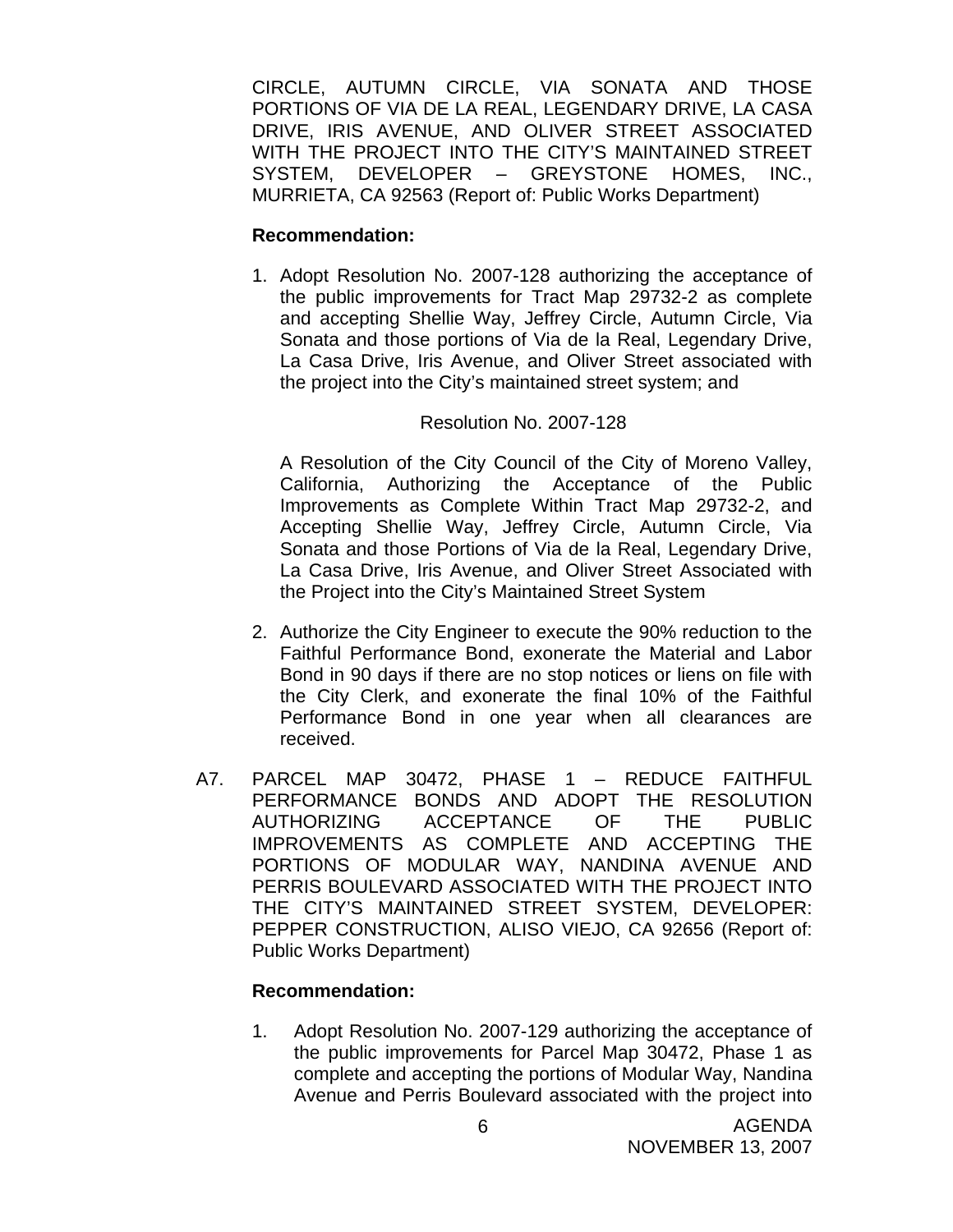#### the City's maintained street system; and

#### Resolution No. 2007-129

 A Resolution of the City Council of the City of Moreno Valley, California, Authorizing the Acceptance of the Public Improvements as Complete Associated with Parcel Map 30472, Phase 1, and Accepting the Portions of Modular Way, Nandina Avenue, and Perris Boulevard Associated with the Project into the City's Maintained Street System

- 2. Authorize the City Engineer to execute the 90% reduction to the Faithful Performance Bonds, exonerate the Material and Labor Bonds in 90 days if there are no stop notices or liens on file with the City Clerk, and exonerate the final 10% of the Faithful Performance Bonds in one year when all clearances are received.
- A8. REQUEST FOR PUBLIC HEARING TO ESTABLISH AN UNDERGROUND UTILITY DISTRICT – ALESSANDRO BOULEVARD AND GRAHAM STREET (Report of: Public Works Department)

#### **Recommendation:**

- 1. Schedule a public hearing on December 11, 2007, to consider establishing an underground utility district along the north side of Alessandro Boulevard, from 1,000 ft. east of Chagall Court to 800 ft. past the center line of Graham Street, and from 900 ft. south of Alessandro Boulevard along the east side of Graham Street; and
- 2. Direct staff to notify affected property owners as shown on the last equalized assessment roll and all utilities that may own, operate or lease equipment on or in connection with Southern California Edison (SCE) owned overhead facilities for the proposed underground utility district area by mail of the time and place of such hearing at least ten (10) days prior to the date thereof, in accordance with Moreno Valley Ordinance #10, which adopted County of Riverside Ordinance #517.
- A9. NOTICE OF COMPLETION AND ACCEPTANCE OF THE CONSTRUCTION FOR PRECISE GRADING IMPROVEMENTS FOR THE MORENO VALLEY SUBSTATION AND SWITCH YARD, PROJECT NO. 06-60161026 (Report of: Public Works Department)

#### **Recommendation:**

1. Ratify Contract Change Order Nos. 1, 2, and 3 (Final);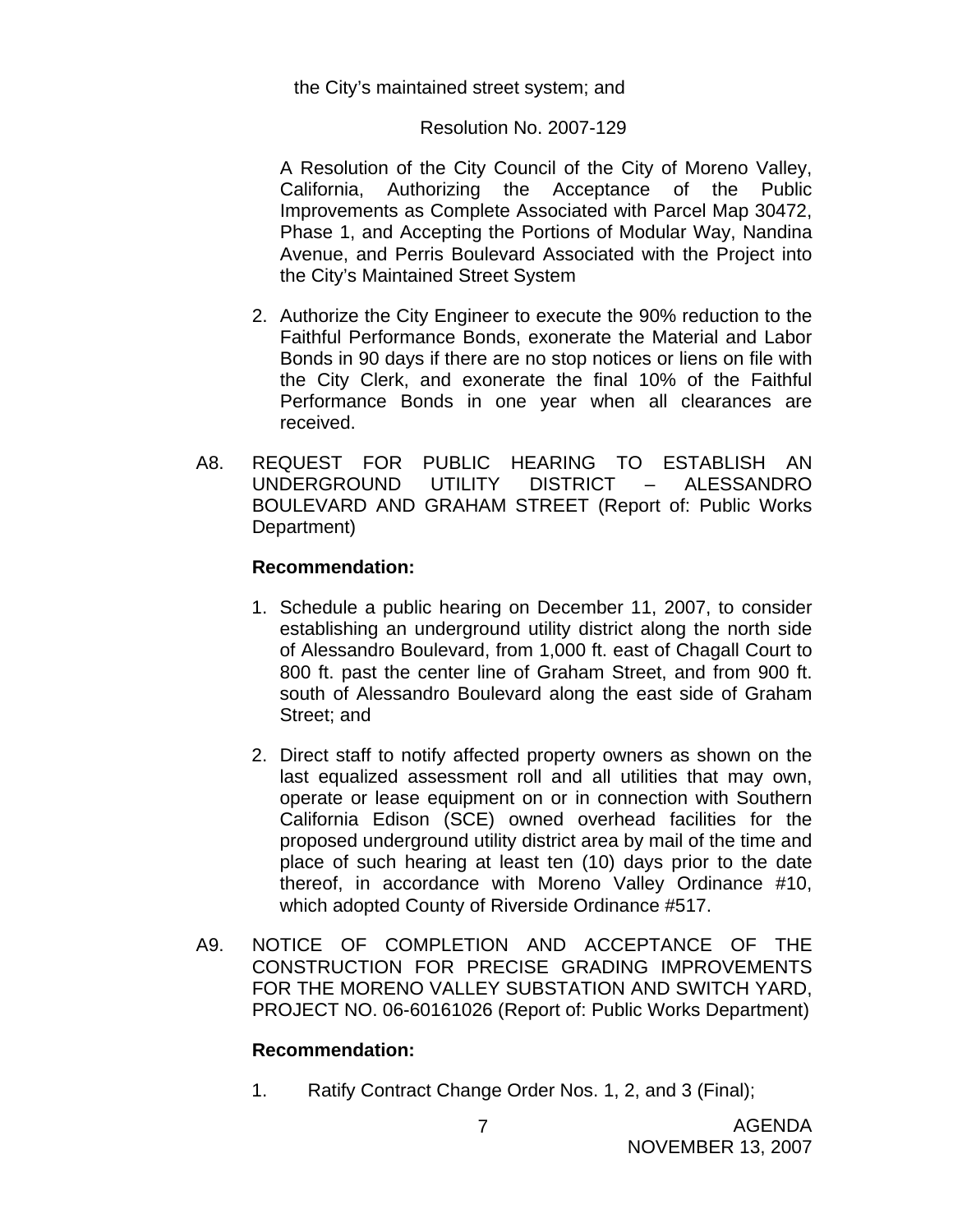- 2. Accept the work as complete for the construction of Precise Grading Improvements for the Moreno Valley Substation and Switch Yard, Project No. 06-60161026, which was constructed by Road Builders, Inc., 38040 Borel Road, Murrieta, California 92563;
- 3. Direct the City Clerk to record the Notice of Completion within ten (10) days, at the office of the County Recorder of Riverside County, as required by Section 3093 of the California Civil Code;
- 4. Authorize the Director of Finance to release the retention to Road Builders, Inc., thirty-five (35) calendar days after the date of recordation of the Notice of Completion, if no claims are filed against the project; and
- 5. Accept the improvements as part of the City-owned electric distribution system.
- A10. AUTHORIZATION TO INCREASE PURCHASE ORDER WITH VALI COOPER & ASSOCIATES FOR ADDITIONAL INSPECTION SERVICES ON FIRE STATION #58 CONSTRUCTION PROJECT, PROJECT NO. 05-43472523 (Report of: Public Works Department)

 **Recommendation:** Authorize an increase to the Purchase Order with Vali Cooper & Associates, Inc. (Vali Cooper) in the amount of \$77,022.00 from Account No. 501.82025.7200 for additional inspection services on Fire Station #58 construction project.

A11. AUTHORIZATION TO APPROVE SECOND AMENDMENT TO AGREEMENT FOR PROFESSIONAL CONSULTANT SERVICES WITH STK ARCHITECTURE, INC., AUTHORIZATION TO INCREASE PURCHASE ORDER WITH STK ARCHITECTURE, INC. AND AUTHORIZATION TO REDUCE CONSTRUCTION CONTRACT CONTINGENCY FOR FIRE STATION #58, PROJECT NO. 05-43472523 (Report of: Public Works Department)

## **Recommendation:**

- 1. Authorize an increase to the Purchase Order with STK Architecture, Inc., in the amount of \$69,000.00 when the Agreement has been signed by all parties (Account No. 501.82025.7200);
- 2. Approve the "Second Amendment to Agreement for Professional Consultant Services" with STK Architecture (STK), Inc., 2575 South Jacinto Avenue, San Jacinto, California 92583- 5318, for Fire Station No. 58, and authorize the City Manager to execute said "Second Amendment to Agreement for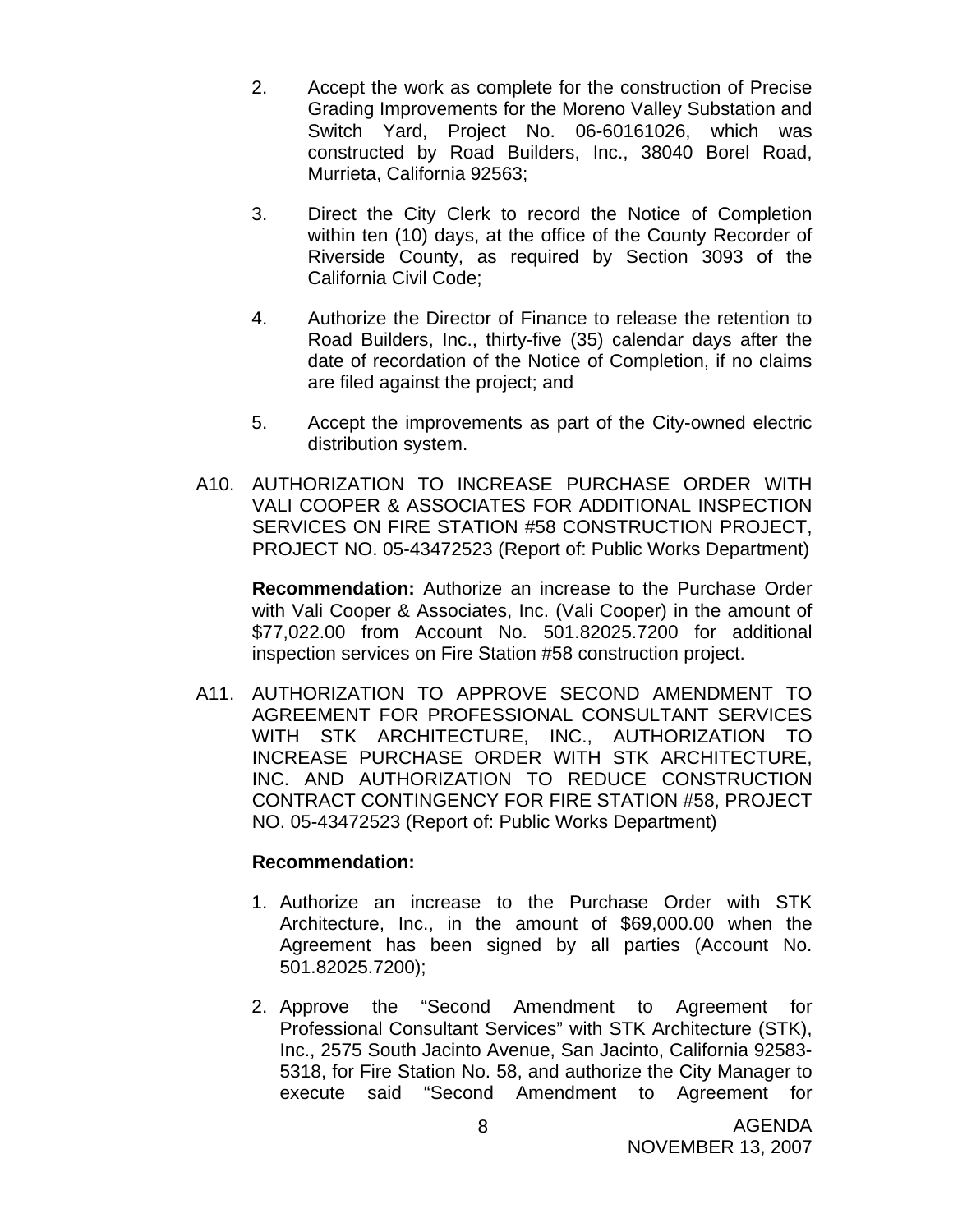Professional Consultant Services" with STK Architecture, Inc.; and

- 3. Approve reducing the construction contingency from \$493,362 to \$256,548, and authorize the corresponding reduction of \$236,814 to Purchase Order No. 31320.
- A12. RESOLUTION FOR THE ABATEMENT OF PUBLIC NUISANCES (Report of: Community Development Department)

 **Recommendation:** Adopt Resolution No. 2007-130 of the City of Moreno Valley, California, confirming assessments on certain real properties as outlined in the Property Assessment List for the abatement of nuisances.

#### Resolution No. 2007-130

 A Resolution of the City Council of the City of Moreno Valley, California, Confirming Statements of Costs Against Real Property Located in the City of Moreno Valley, for Abatements of Public Nuisances and Direction that said Statements of Costs Constitute a Lien upon said Properties

 A13. CITY COUNCIL REPORTS ON REIMBURSABLE ACTIVITIES (Report of: City Clerk's Department)

 **Recommendation:** Receive and file the Reports on Reimbursable Activities for the period of October 17 through November 6, 2007

#### **B. CONSENT CALENDAR** - **COMMUNITY SERVICES DISTRICT**

B1. ORDINANCES - READING BY TITLE ONLY

**Recommendation**: Waive reading of all Ordinances.

B2. MINUTES - REGULAR MEETING OF OCTOBER 23, 2007 (Report of: City Clerk's Department)

**Recommendation:** Approve as submitted.

B3. RECOMMENDATION TO APPROVE APPROPRIATION OF FUNDS TO REPLACE ONE PARK RANGER VEHICLE

#### **Recommendation:**

- 1. Approve the appropriation of funds not to exceed \$21,000; and
- 2. Authorize the Finance Director to issue a purchase order upon appropriation of funds not to exceed the amount of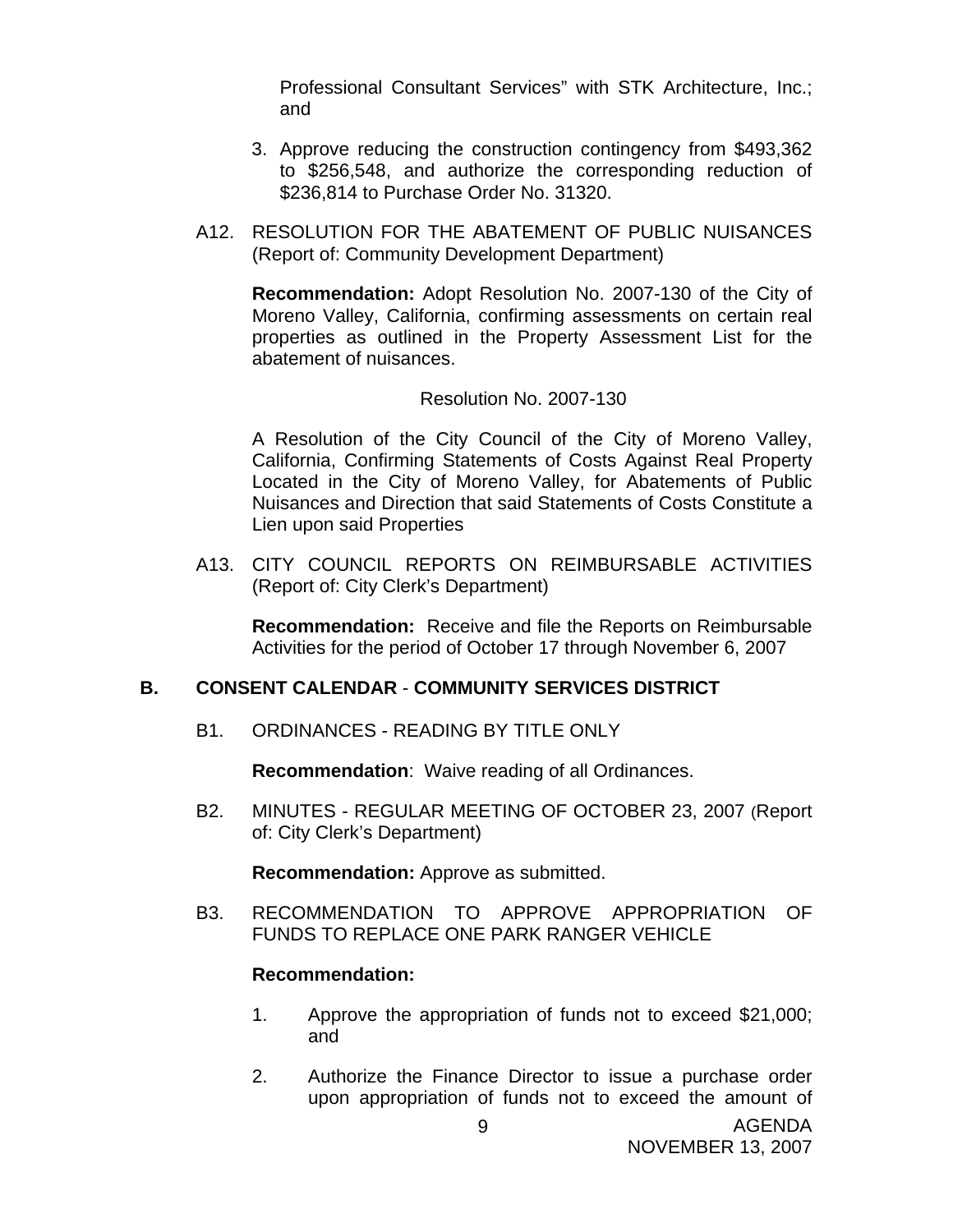\$21,000. Funds are available in the Equipment Replacement Reserve Fund. CSD Zone A account number 161.76010.6642.645 will be used for the purchase.

## **C. CONSENT CALENDAR** - **COMMUNITY REDEVELOPMENT AGENCY**

C1. ORDINANCES - READING BY TITLE ONLY

**Recommendation**: Waive reading of all Ordinances.

C2. MINUTES - REGULAR MEETING OF OCTOBER 23, 2007 (Report of: City Clerk's Department)

**Recommendation:** Approve as submitted.

## **D. CONSENT CALENDAR** - **BOARD OF LIBRARY TRUSTEES**

D1. ORDINANCES - READING BY TITLE ONLY

**Recommendation**: Waive reading of all Ordinances.

D2. MINUTES - REGULAR MEETING OF OCTOBER 23, 2007 (Report of: City Clerk's Department)

**Recommendation:** Approve as submitted.

**E. PUBLIC HEARINGS - NONE**

## **F. ITEMS REMOVED FROM CONSENT CALENDARS FOR DISCUSSION OR SEPARATE ACTION**

## **G. REPORTS**

G1. PUBLIC MEETING REGARDING MAIL PROCEEDINGS FOR TENTATIVE PARCEL MAP 35066 – BALLOTED ITEM: NATIONAL POLLUTANT DISCHARGE ELIMINATION SYSTEM (NPDES) MAXIMUM RESIDENTIAL REGULATORY RATE; ON THE BORDER RESTAURANT – ASSESSOR PARCEL NUMBER (APN) 291-660-008 – BALLOTED ITEM: NPDES MAXIMUM COMMERCIAL/INDUSTRIAL REGULATORY RATE; PORTILLO'S RESTAURANT – APN 291-650-001 – BALLOTED ITEMS: NPDES MAXIMUM COMMERCIAL/INDUSTRIAL REGULATORY RATE; AND PERRIS ISLE APARTMENTS – APNs 479-070-039, 479-070- 040, 479-070-041, AND 479-070-048 - BALLOTED ITEM: NPDES MAXIMUM COMMERCIAL/INDUSTRIAL REGULATORY RATE AND CSD ZONE M (Report of: Public Works Department)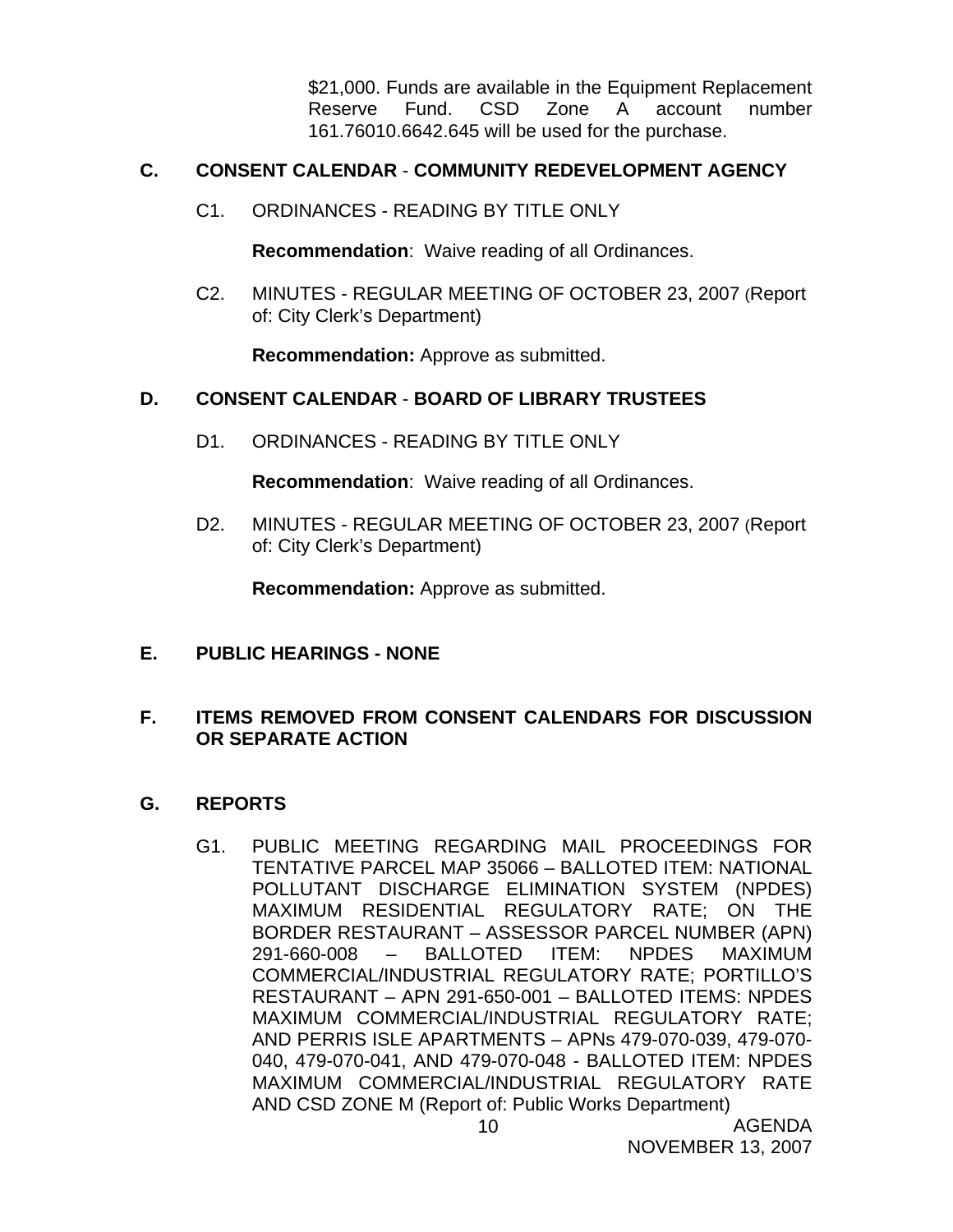## **Recommendation:**

- 1. That the Mayor and Members of the City of Moreno Valley City Council accept public comments regarding the mail ballot proceedings for:
	- a. Tentative Parcel Map 35066 for approval of the National Pollutant Discharge Elimination System (NPDES) maximum residential regulatory rate; and
	- b. On the Border Restaurant Assessor Parcel Number (APN) 291-660-008 for approval of the NPDES maximum commercial/industrial regulatory rate; and
	- c. Portillo's Restaurant APN 291-650-001 for approval of the NPDES maximum commercial/industrial regulatory rate; and
	- d. Perris Isle Apartments APNs 479-070-039, 479- 070-040, 479-070-041, AND 479-070-048 for approval of the NPDES maximum commercial/industrial regulatory rate.
- 2. That the Members of the Board of Directors of the Moreno Valley Community Services District (the "CSD Board") accept public comments regarding the mail ballot proceedings for:
	- a. Perris Isle Apartments APNs 479-070-039, 479- 070-040, 479-070-041, AND 479-070-048 for inclusion into and approval of the annual charge for CSD Zone M (Commercial, Industrial, and Multifamily Improved Median Maintenance).
- G2. CSD ORDINANCE ESTABLISHING REVISED FEES (Report of: Parks and Community Services Department)

**Recommendation:** That the City Council, acting in the capacity as Board of Directors of the Moreno Valley Community Services District,

- 1. Approve the continuation of the existing fees through December 31, 2007; and
- 2. Introduce Ordinance No. CSD 53, establishing revised fees for recreational activities, parks, on-line registration, the uses of TownGate Community Center, the Valley Skate Park, the Moreno Valley Senior Community Center, the Moreno Valley Conference and Recreation Center, the Equestrian Park and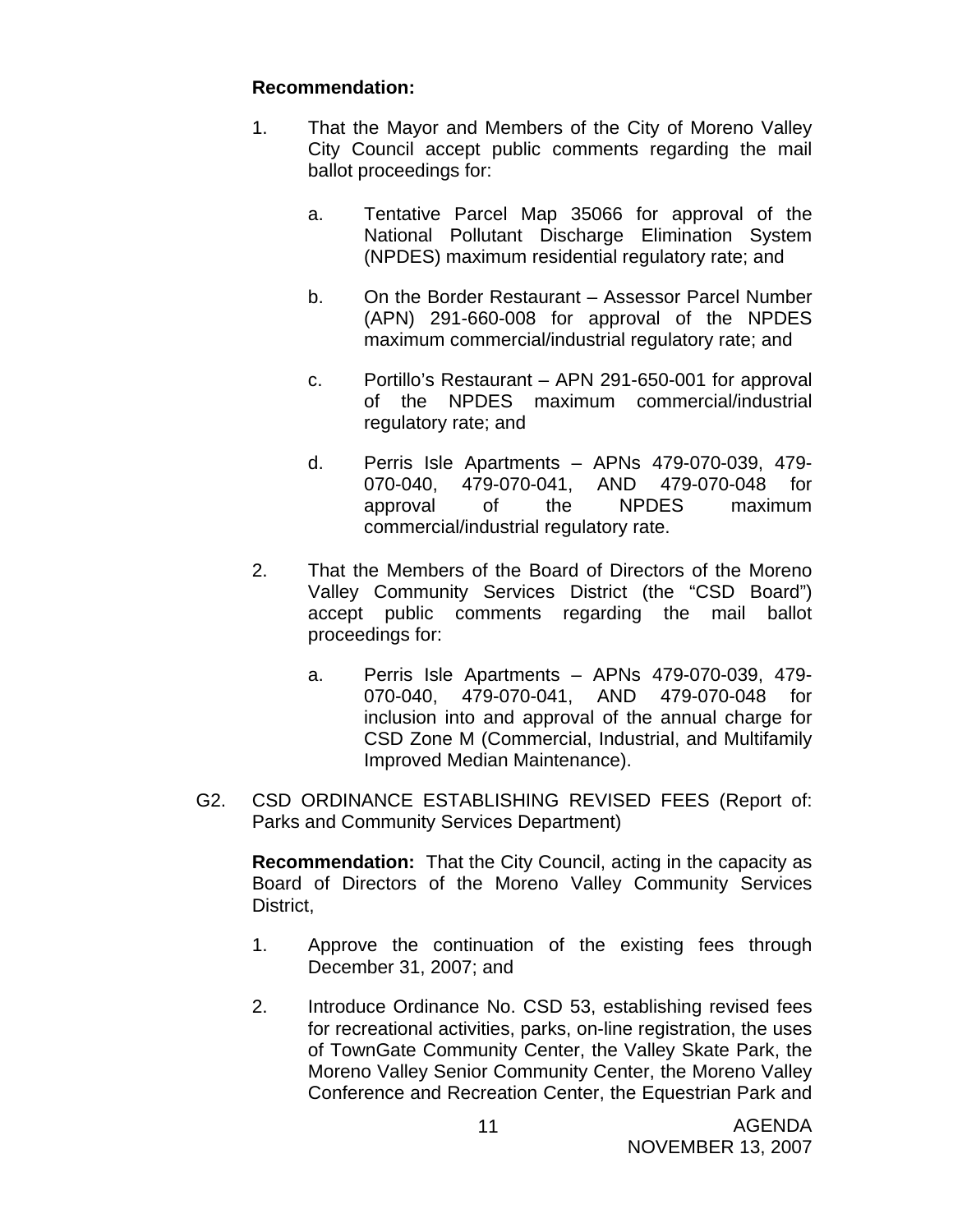Nature Center, the Mobile Stage Unit, and rescinding prior enactments (Roll call required) effective January 1, 2008.

## Ordinance No. CSD 53

 An Ordinance of the Moreno Valley Community Services District of the City of Moreno Valley, California, Establishing Revised Fees for Recreational Activities, Parks, the Use of the TownGate Community Center, the Use of the Valley Skate Park, the Use of the Moreno Valley Senior Community Center, the Moreno Valley Conference and Recreation Center, the Equestrian Park and Nature Center, the Use of the Mobile Stage Unit, and Rescinding Certain Prior Enactments.

G3. ORDINANCE DESIGNATING SPEED LIMIT RECERTIFICATION ON VARIOUS STREETS (Report of: Public Works Department)

**Recommendation:** That the City Council:

- 1. Receive and file the report; and
- 2. Introduce Ordinance No. 758, amending Section 12.20.020 of Chapter 12.20 of the City of Moreno Valley Municipal Code declaring prima facie speed limits on certain streets and directing the City Traffic Engineer to take action in respect thereto.

## Ordinance No. 758

 An Ordinance of the City Council of the City of Moreno Valley, Amending Section 12.20.020 of Chapter 12.20 of the City of Moreno Valley Municipal Code Relating to a Prima Facie Speed Limit for Certain Streets

G4. ADOPTION OF 2007 CALIFORNIA BUILDING STANDARDS CODE, CALIFORNIA CODE OF REGULATIONS, TITLE 24, INCORPORATING THE LATEST EDITIONS OF THE MODEL CODES WITH AMENDMENTS (Report of: Community Development Department)

**Recommendation:** That the City Council introduce Ordinance No. 759 amending Titles 8, 9, 10 and 11 of the Moreno Valley Municipal Code by amending Chapters 8.14, 8.20, 8.21, 8.22, 8.24, 8.26, 8.28, 8.36, 8.60, 9.08, 9.09, 9.10, 9.12, 9.15, 10.02, 11.06 and 11.20 adopting the latest editions of the California Building Standards Code, California Code of Regulations, Title 24; incorporating the International Building Code, Uniform Plumbing Code, Uniform Mechanical Code, National Electrical Code, and the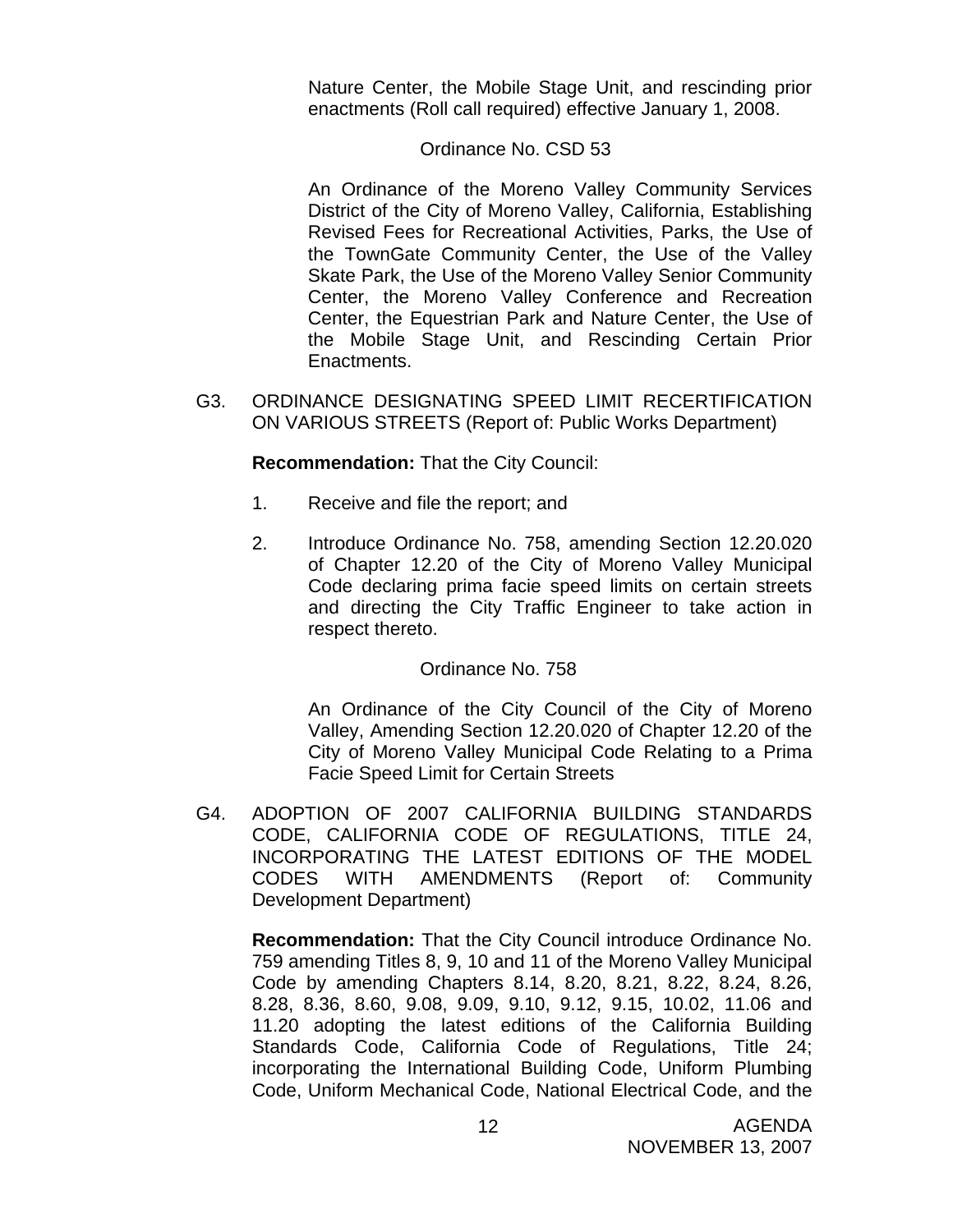International Fire Code; and further amend Title 8 by deleting Chapter 8.16, 8.18, and 8.38 (Roll call required).

#### Ordinance No. 759

 An Ordinance of the City Council of the City of Moreno Valley, California, Amending Titles 8, 9, 10 and 11 of the City of Moreno Valley Municipal Code by Amending Chapters 8.14, 8.20, 8.21, 8.22, 8.24, 8.26, 8.28, 8.36, 8.60, 9.08, 9.09, 9.10, 9.12, 9.15, 10.02, 11.06 and 11.20, Adopting, as Modified, the California Building Standards Code, California Code of Regulations, Title 24: Incorporating the 2006 International Building Code, the 2006 Uniform Mechanical Code, the 2006 Uniform Plumbing Code, the 2006 International Fire Code Excluding Appendix D, and the 2005 National Electrical Code; and Adopting other Regulations Relating to Building and Fire Prevention Requirements; and Further Amending Title 8 by Deleting Chapters 8.16, 8.18 and 8.38.

G5. CITY MANAGER'S REPORT (Informational Oral Presentation – not for Council action)

## **H. LEGISLATIVE ACTIONS**

ORDINANCES - 1ST READING AND INTRODUCTION - NONE

ORDINANCES - 2ND READING AND ADOPTION

H1. ORDINANCE NO. 757 - AN ORDINANCE OF THE CITY COUNCIL OF THE CITY OF MORENO VALLEY, CALIFORNIA, AMENDING TITLE 9 OF THE CITY OF MORENO VALLEY MUNICIPAL CODE REGARDING CHURCHES AND SIMILAR ASSEMBLY USES, RETAIL USE, TOWING, ADMINISTRATIVE REVOCATION OF ADMINISTRATIVE APPROVALS, LANDSCAPING SETBACKS, NEW APPLICATIONS FOLLOWING DENIAL AND MULTIPLE-FAMILY DEVELOPMENT STANDARDS (RECEIVED FIRST READING AND INTRODUCTION ON OCTOBER 9, 2007 BY A 4- 0-1 VOTE, FLICKINGER ABSENT; AND CONTINUED FROM OCTOBER 23, 2007 BY A 5-0 VOTE)

**Recommendation:** Adopt Ordinance No. 757.

#### Ordinance No. 757

An Ordinance of the City Council of the City of Moreno Valley, California, Amending Title 9 of the City of Moreno Valley Municipal Code Regarding Churches and Similar Assembly Uses, Retail Use, Towing, Administrative Revocation of Administrative Approvals, Landscaping Setbacks, New Applications Following Denial and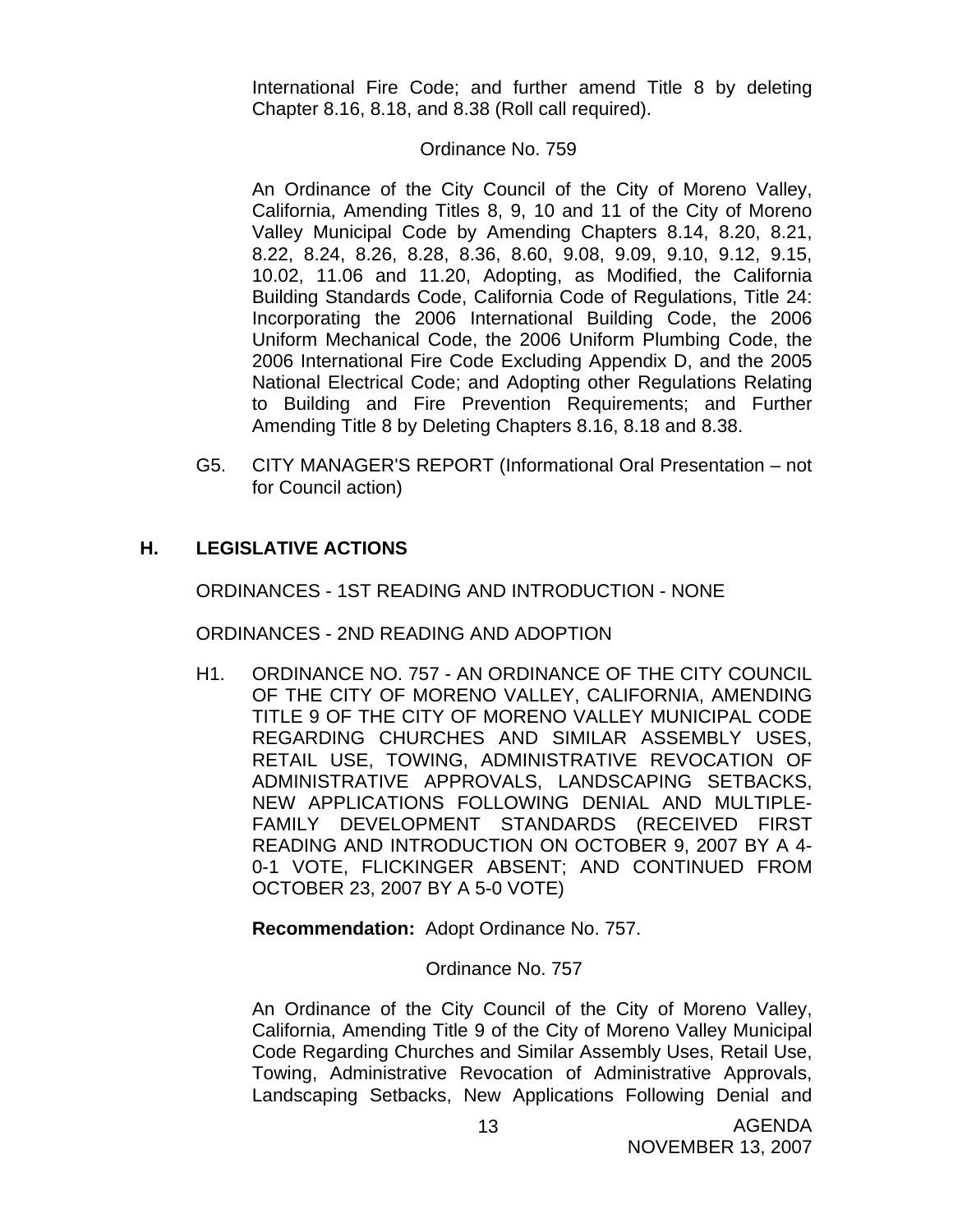Multiple-Family Development Standards (Received First Reading and Introduction on October 9, 2007 by a 4-0-1 Vote, Flickinger Absent)

ORDINANCES - URGENCY ORDINANCES - NONE

## RESOLUTIONS – NONE

## PUBLIC COMMENTS **ON ANY SUBJECT NOT ON THE AGENDA** UNDER THE JURISDICTION OF THE CITY COUNCIL

Those wishing to speak should complete and submit a BLUE speaker slip to the Bailiff. There is a three-minute time limit per person. All remarks and questions shall be addressed to the presiding officer or to the City Council and not to any individual Council member, staff member or other person.

#### **CLOSING COMMENTS AND/OR REPORTS OF THE CITY COUNCIL, COMMUNITY SERVICES DISTRICT, OR COMMUNITY REDEVELOPMENT AGENCY**